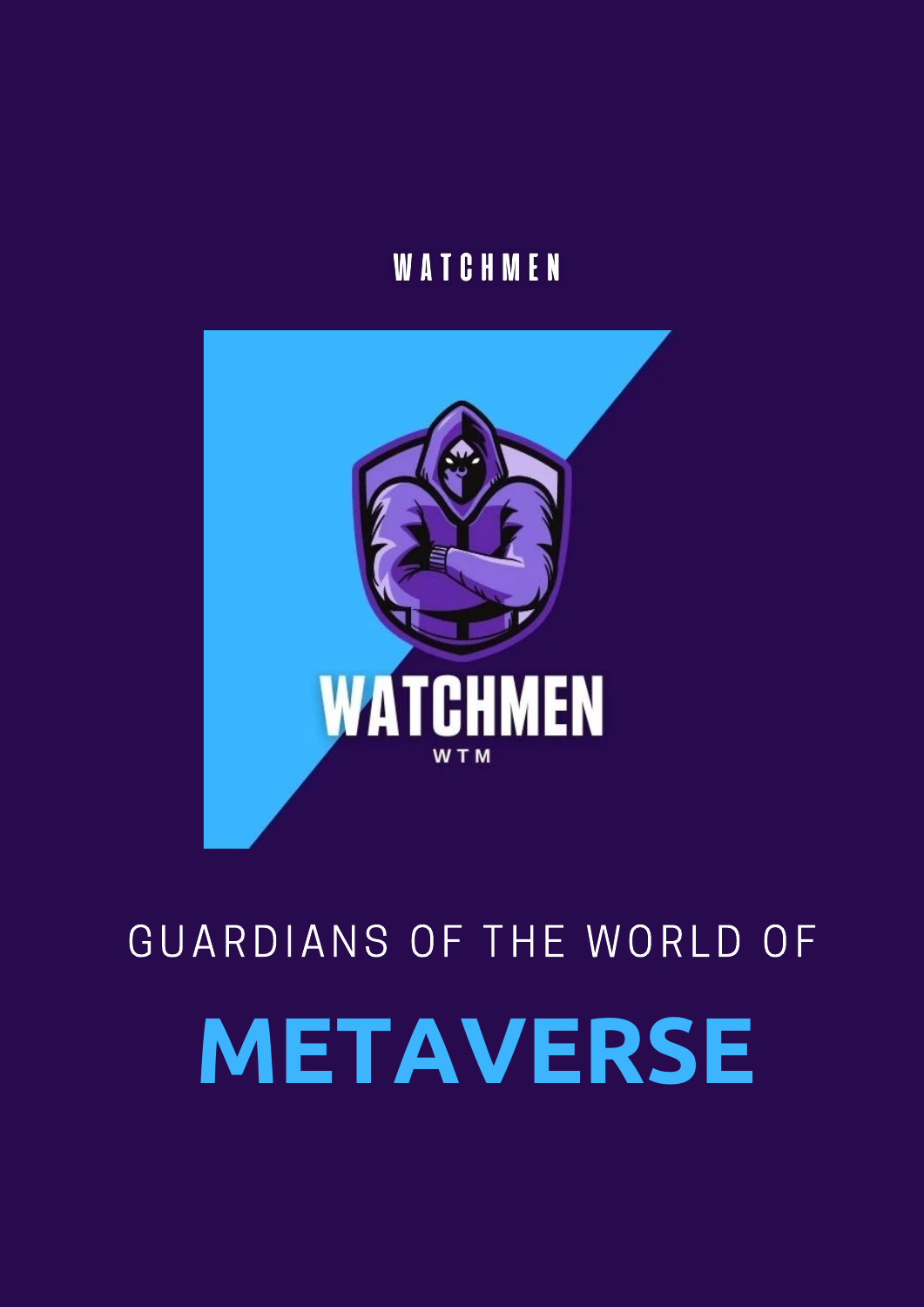

### **WTM**

**IN THE WORLD OF THE FUTURE; Decentralized cloud computing, cross-chain bridge interface and security for gaming, NFT, DeFi and dApps**

### **EXECUTIVE SUMMARY**

**WTM; Web2 and**

**Web3 applicat ions respond to vulnerabili t ies that may occur of f -chain, on-chain, and on-chain. The network acts as a base.**

**Layer that bridges the divide between blockchains, creat ing a secure DeFi ecosystem. WTM soldiers exist across blockchains linking di f ferent protocols and**

**I t enables blockchain interoperabili ty by allowing them to talk to each other.**

**Blockchains are great for securely storing valuable data, but not for connect ing that data to others.**

**chains or welds are di f f icul t . The basic node layer**

**external smart contracts to securely perform complex calculat ions at zero gas cost of f -chain comput ing.**

**WTM will deliver high-speed performance to common blockchain projects. The principle of "data on demand" was essent ial to become industry leaders in their f ield.**

**Using truly decentralized oracles and cross-chain bridges has never been easier or easier.**

**trustworthy.**

### **KEY FEATURES**

**Secure Subsequent Consensus**

WTM's core consensus layer is a unique and completely new type of system. It is called Secure Subsequent Consensus. Through adaptive collateral, the protocol can provide fast execution times while ensuring node consensus reached.

**Seamless scalability**

The WTM network is not a chain and does not store data permanently, so the network It can be easily scaled horizontally without any limitations.

#### **Decentralized Computing**

With WTM any Web3 application can run high-level, tamper-proof calculations (Python, Java, C, C++, Rust etc) in its own WTM application container. Nodes running the same App can: they can gossip and even work together to create a decentralized supercomputer.

#### **Customizable and cost effective**

Nodes do not need to run all applications and can join or exit any program they want. They like to run on their machines.

- Customized nodes: nodes running a very specific application
- Public nodes: nodes running (almost) all applications

Web3 developers can now switch between the tradeoffs this configuration provides: security and security. speed.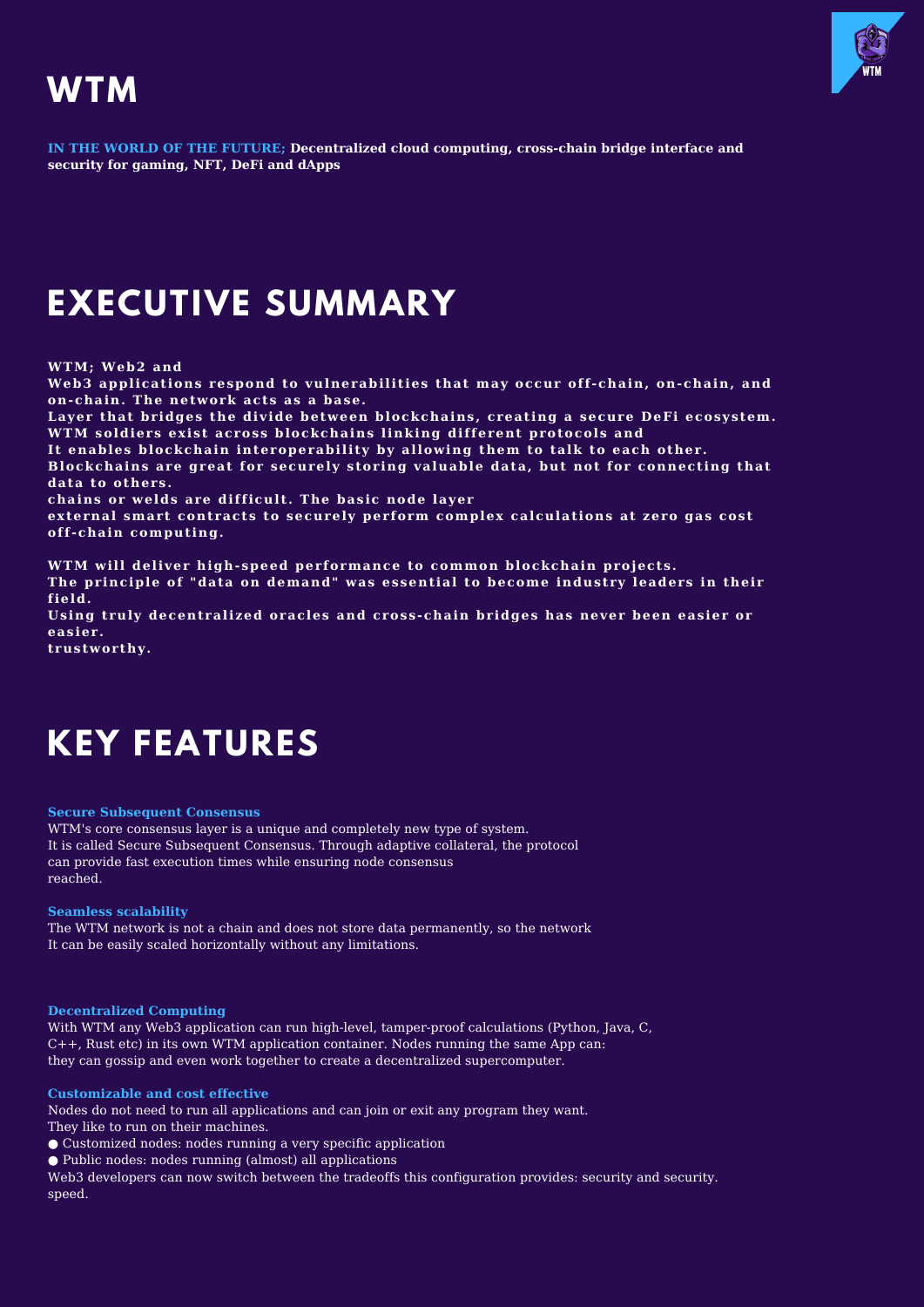# **WTM TECHNOLOGY**



#### **NODE NETWORK**

- WTM nodes can have one or more roles. These roles include:
- signing and sending data to the blockchain
- Observing data and revealing disagreements
- WTM nodes use gossip to gossip as a protocol level communication method. A
- the user's request starts the process on the first node, whereby it prepares the data, signs it,
- and propagate it to other nodes. Data is processed by several nodes

(configured by the application) and these nodes are selected in a cryptographically secure manner random basis.

Each dApp can customize its class according to its requirements. customize It can be applied in the following ways:

- Number of subsequent signatures required from nodes to execute transactions
- Number of required verifications without conflict
- Coverage insurance amount required to execute transactions
- Request input/output and calculation
- Allowance of custom programs and scripts
- Distributed consensus algorithm
- Applied parts

When an HTTP request is received, the WTM network will validate the data internally. Oracle has signed and will freeze the node's locked collateral in case of any dispute. if consensus is reached on the data, then the node's stake is unlocked and Supports incoming requests. It is only partially locked according to the bet amount. required collateral.

#### **RUNNING A NODE**

Users can play an active role in the WTM node network by running their own nodes. Them are encouraged to do so through a reward system. Nodes provide coverage as insurance for the data they sign and to provide the infrastructure that makes this possible For heavy computation work to be handled in the muon network. calculation off-chain is done on the nodes themselves and the data is then transferred to the chain. Because WTM is highly configurable and dApps can specify a wide variety of requirements, No special hardware is required to run a WTM node. For a node to qualify While receiving requests from all dApps in the WTM network, Hardware solution with enough computing power to meet the most demanding needs.

#### **SUBSEQUENT CONSENSUS**

The secret of WTM's impressive features (speed, modularity, unreliability) is, the way in which consensus was reached and how it was evaluated on a transactional basis.

With WTM, any type of computation can be done on a set of data and then forwarded to the destination chain destination. Basic understanding of the layers built upon blockchains are the way to reliably transmit said data, and The common way to pass Oracle data to a chain is as follows:

1. Node performs or transfers computational tasks.

- 2. The result is completed with signature and sent to the node cluster
- 3. The nodeset verifies the validity of all provided signatures (and data fields).

If applicable: pass data to blockchain/contract. If invalid: punish/slash node (in general conversation) and try again.

Validation process in our solution (as described in step 3)

The transaction has been sent to the blockchain. By this logic, Muon nodes (or clusters) Much more efficient than traditional methods of interacting with blockchains.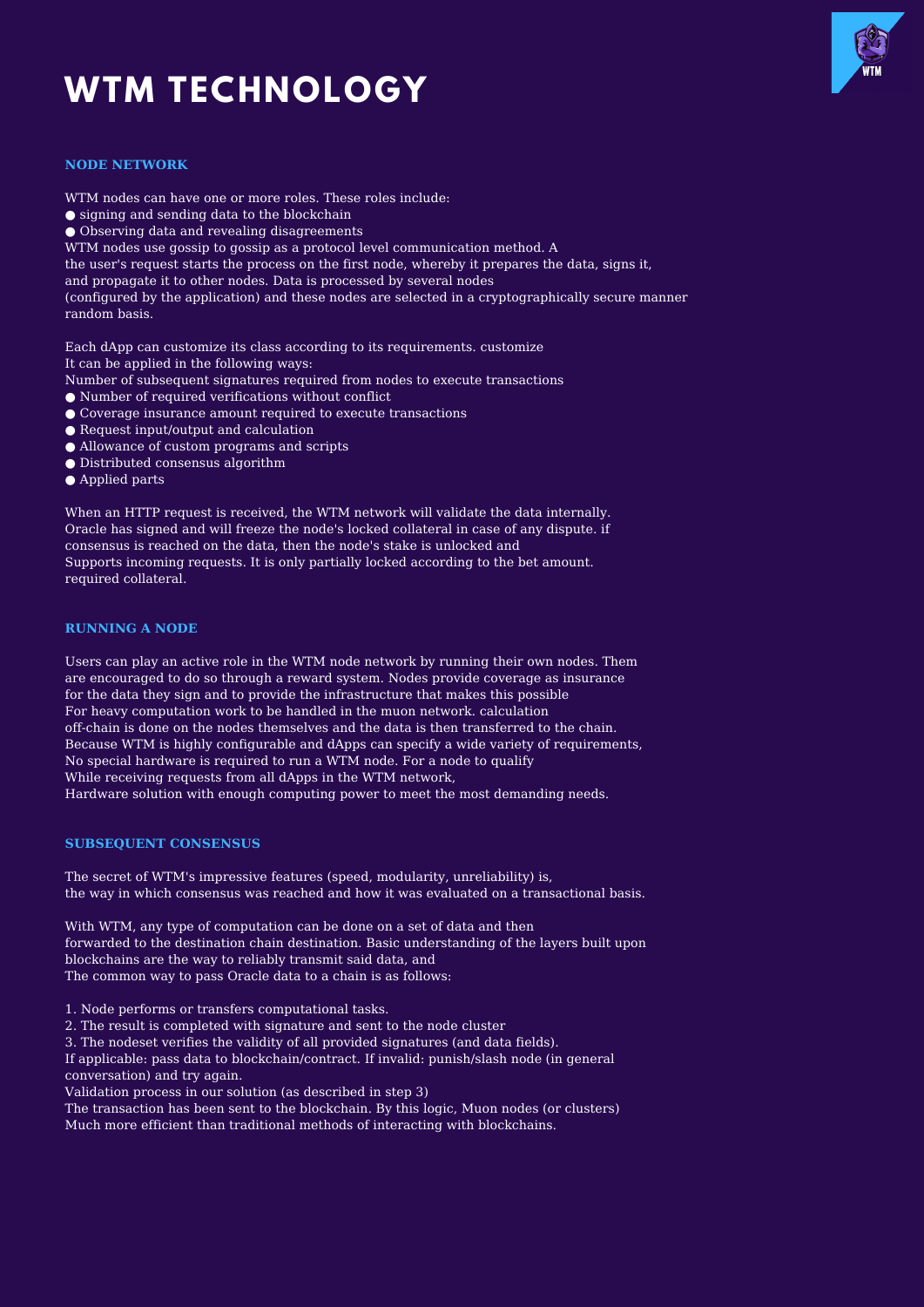## **WTM TECHNOLOGY**



#### **BORROWER COLLUSION WITH AUDITORS**

A Borrower may collaborate with Auditors to obtain approval to establish Borrower Pools when they are not legitimate. The first protection is one of the Unique Entity Control Sybil attack where Rogue Auditors are created programmatically. second guard Auditors must have shares of WTM withheld if they vote different from the majority. Auditors The third protection is the random selection of Auditors, weighted according to their weight. It has put WTM at risk, so substantial upfront capital needs to be invested. elected enough to distort the votes. The fourth protection is that anyone can make a claim. ratification at any time would therefore require collusion for all potential future votes. just one. Finally, even if a fraudulent debtor successfully colluded with the Auditors, they also need to persuade many Supporters to risk their own capital.